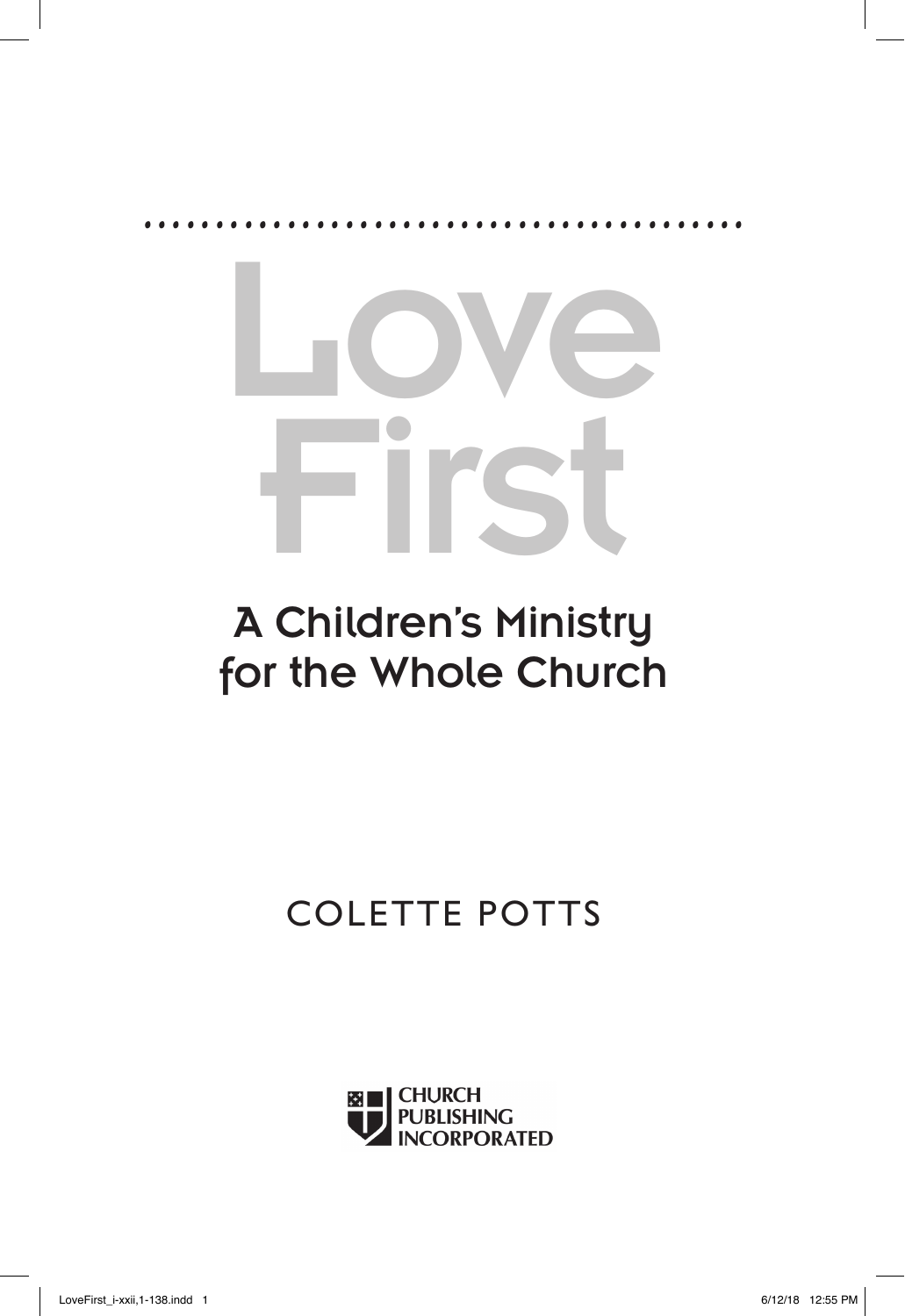Copyright © 2018 by Colette Potts

All rights reserved. No part of this book may be reproduced, stored in a retrieval system, or transmitted in any form or by any means, electronic or mechanical, including photocopying, recording, or otherwise, without the written permission of the publisher.

Unless otherwise noted, the Scripture quotations contained herein are from the New Revised Standard Version Bible, copyright © 1989 by the Division of Christian Education of the National Council of Churches of Christ in the U.S.A. Used by permission. All rights reserved.

Church Publishing 19 East 34th Street New York, NY 10016 www.churchpublishing.org

Cover design and typesetting by Beth Oberholtzer

#### **Library of Congress Cataloging-in-Publication Data**

Names: Potts, Colette, author.

Title: Love first : a children's ministry for the whole church / Colette Potts.

Description: New York : Church Publishing, 2018. | Includes bibliographical references.

Identifiers: LCCN 2018010536 (print) | LCCN 2018027047 (ebook) | ISBN 9781640650657 (ebook) | ISBN 9781640650640 (pbk.)

Subjects: LCSH: Church work with children.

Classification: LCC BV639.C4 (ebook) | LCC BV639.C4 P68 2018 (print) | DDC 259/.22—dc23

LC record available at https://lccn.loc.gov/2018010536

*Printed in the United States of America*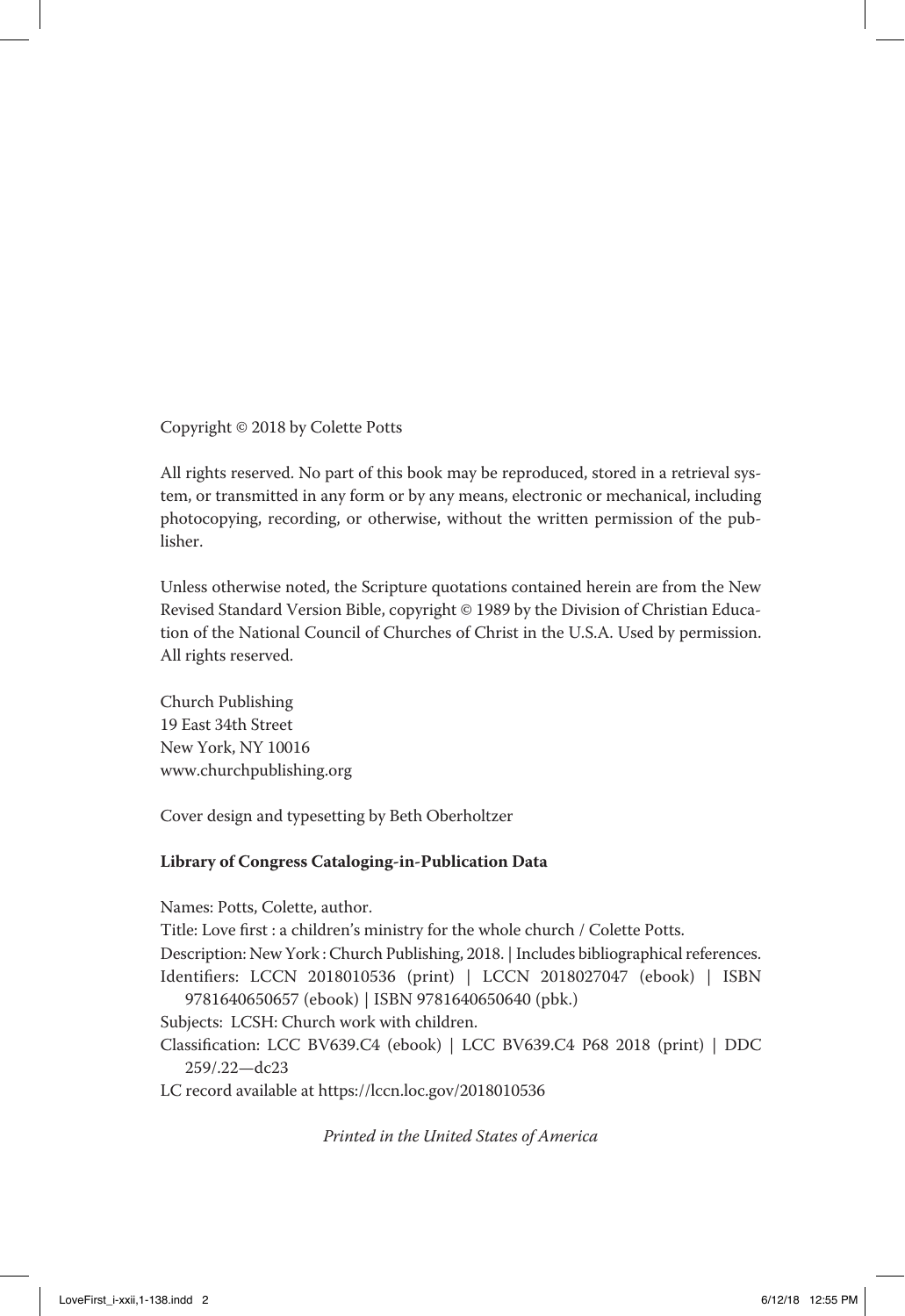**..........................................**

## **Contents**

Foreword vii Acknowledgments xi Preface xiii Introduction xvii

**CHAPTER 1: Our Challenges 1 CHAPTER 2:** Our Leap 9 **CHAPTER 3:** Our Sacred Spaces 16 **CHAPTER 4:** Our Precious Hour 31 **CHAPTER 5:** Our Curriculum 44 **CHAPTER 6:** Our Gifts 59 **CHAPTER 7:** Our Ministers 78 **CHAPTER 8:** Our Worship 92

Epilogue 107

**APPENDIX A:** Heartbeats 109 **APPENDIX B:** Suggested Bible Stories 120 **APPENDIX C:** Recommended Book List 127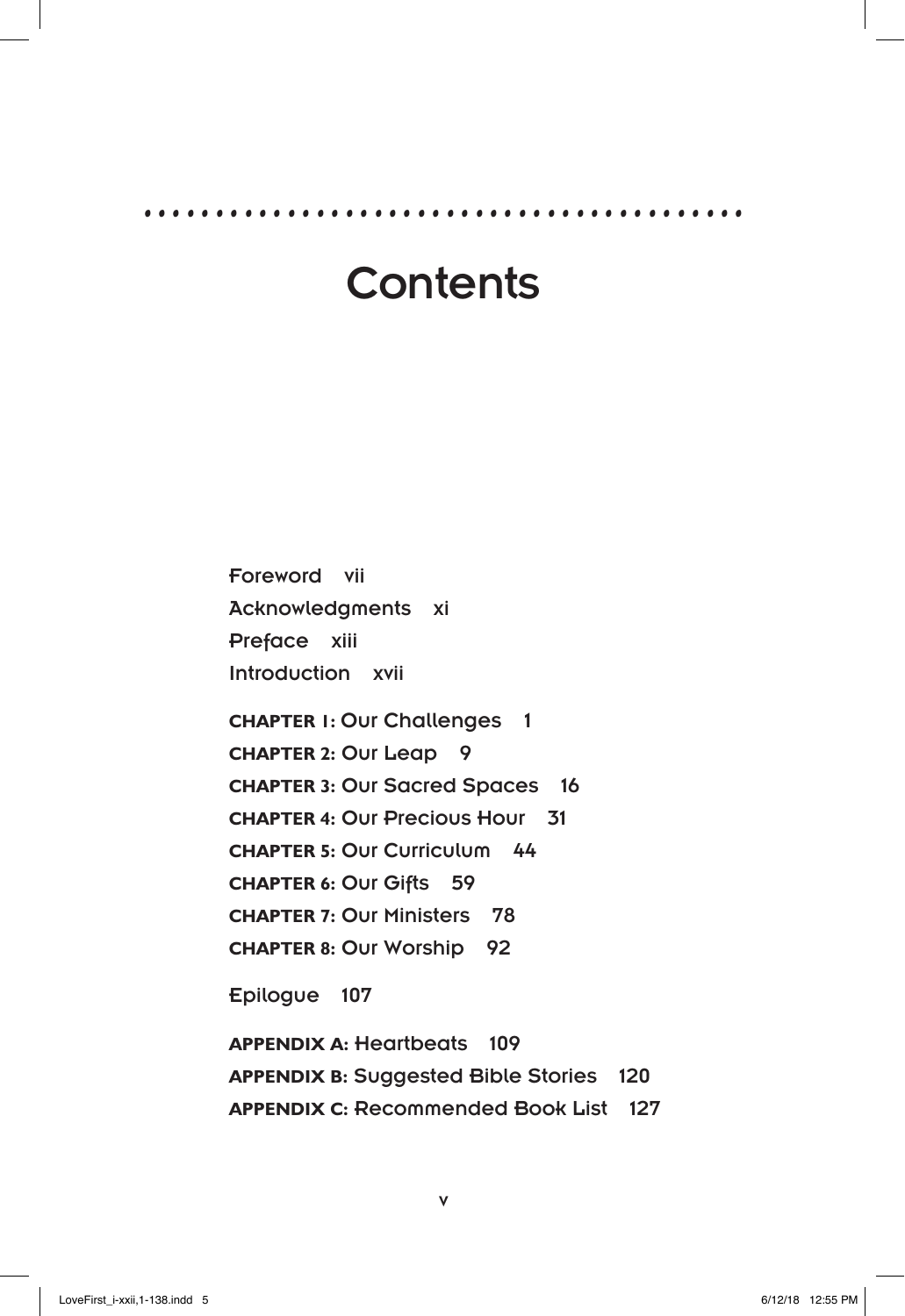**..........................................**

**Truth be told,** when I was in my twenties, religion wasn't very appealing. I wasn't sure how my brand of church was any different from the others that seemed to have gone off the deep end. Organized religion particularly Christianity—appeared to have morphed into something much different from what Jesus had envisioned. Church looked like it was about accumulating wealth, creating beautiful buildings, and excluding others—all things that Jesus openly condemned.

Even though—a couple decades later—it looks like some parts of Christianity are *still* a ways away from the core teachings of Jesus, I can say that after wading through some of the baggage the church brings, I've discovered some invaluable things that are almost impossible to find elsewhere. At its best, church is a unique setting that opens its doors to people of all ages, literally from birth to death. And it accepts these people in all forms, from the joyful to grieving, the lonely to the overwhelmed, the sick to well, the rich to poor, the entitled to the marginalized. You can be introverted or extroverted, hardworking or lazy, chatty or quiet. Any way you are or feel, church can be home to you.

Church became increasingly attractive after I had children. I worried a lot about how I was going to raise my children, what communities I wanted to surround us, and what my children would learn by the places we went, the things we did, and the people we called "friends." I spent many nights around the dinner table making a case to my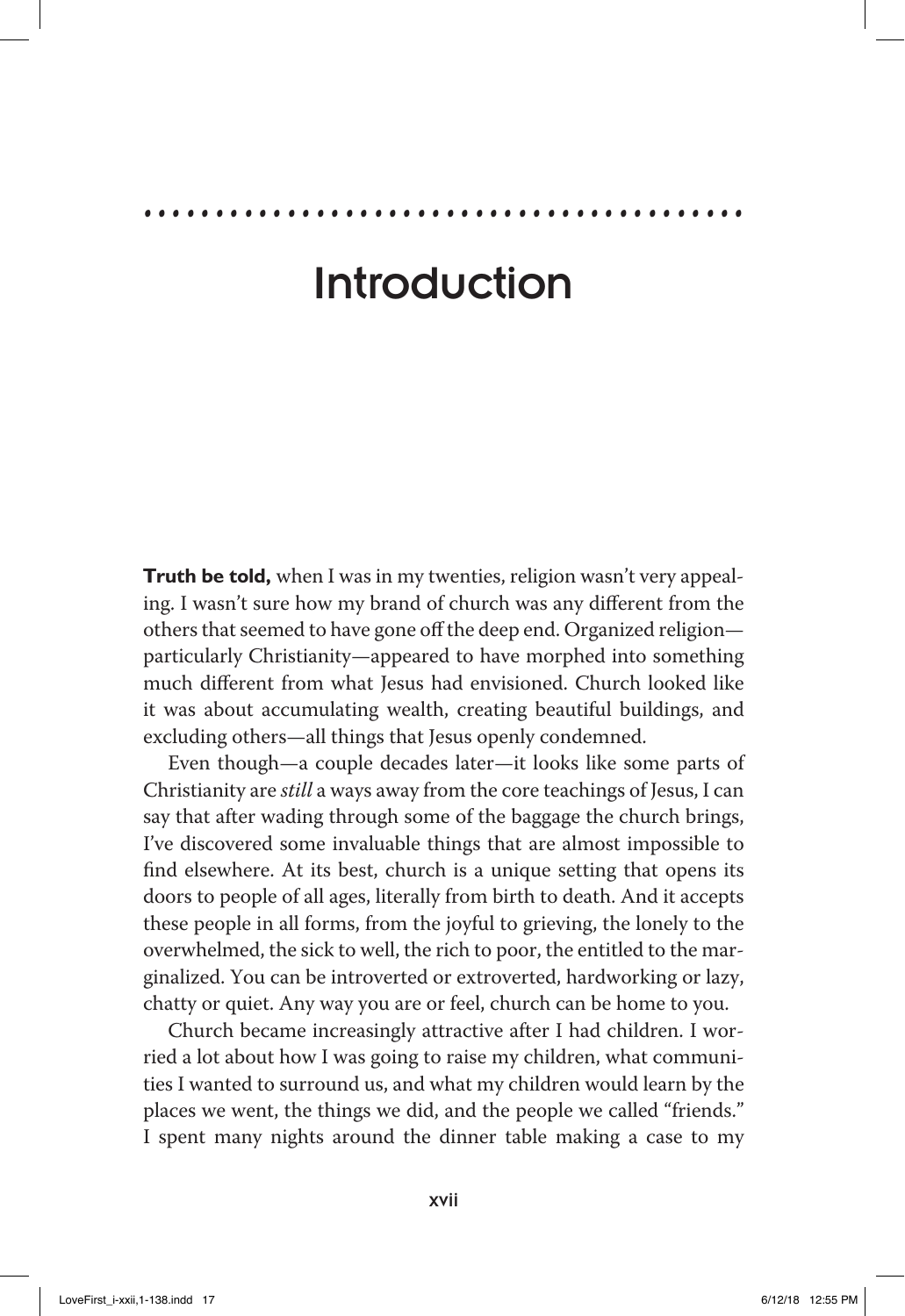children about why gratitude was important, only to realize that our conversations about gratitude really only happened in the first three minutes of dinner and almost always involved vegetables. I sensed this wasn't going well for us.

I had a hunch that if I didn't work hard to make our family's values clear, then I might be overrun by the things our culture values: competition, success, consumerism, and personal fulfillment. These are the values I feared would trickle into my children's hearts and brains, and weasel their way to the top of *their* list of priorities. If I wanted it any other way, it was becoming clear I'd have to work at it.

Before I became director of children's ministries at Saint Barnabas Memorial Church, I was a parent who spent Sunday mornings wondering what her children were doing in Sunday school and how it related to our everyday lives. The wife of a religion professor and one of the clerics at Saint Barnabas, I spent evenings asking clarifying and needling questions about the historical context of how we arrived at the religion and church that we see today. I asked Matt on a routine basis, "Is church *trying* to make religion irrelevant and confusing to children?"

All of these ponderings and conversations were aiming to uncover whether or not I could get what our family needed from church: something that increased the volume on love and kindness and drowned out the less desirable values of competition and consumerism that were seeping into our family's culture when I wasn't looking. The church should be the logical place for a family to find the support they need to raise caring, loving, and compassionate children. The church proclaims the teachings of a man who preached (a lot) about love and caring for the marginalized. If our family was coming to church on a routine basis and it was still unclear to my children what church was meant to be, then *our* church—at least—had some serious self-reflection to do.

### The Self-Reflection

I'm a trained family therapist and was working as an in-home therapist when I decided to take the position at Saint Barnabas. I practiced several different models of family therapy, but my favorite was—and still is—the solution-focused model. It might sound redundant, since you'd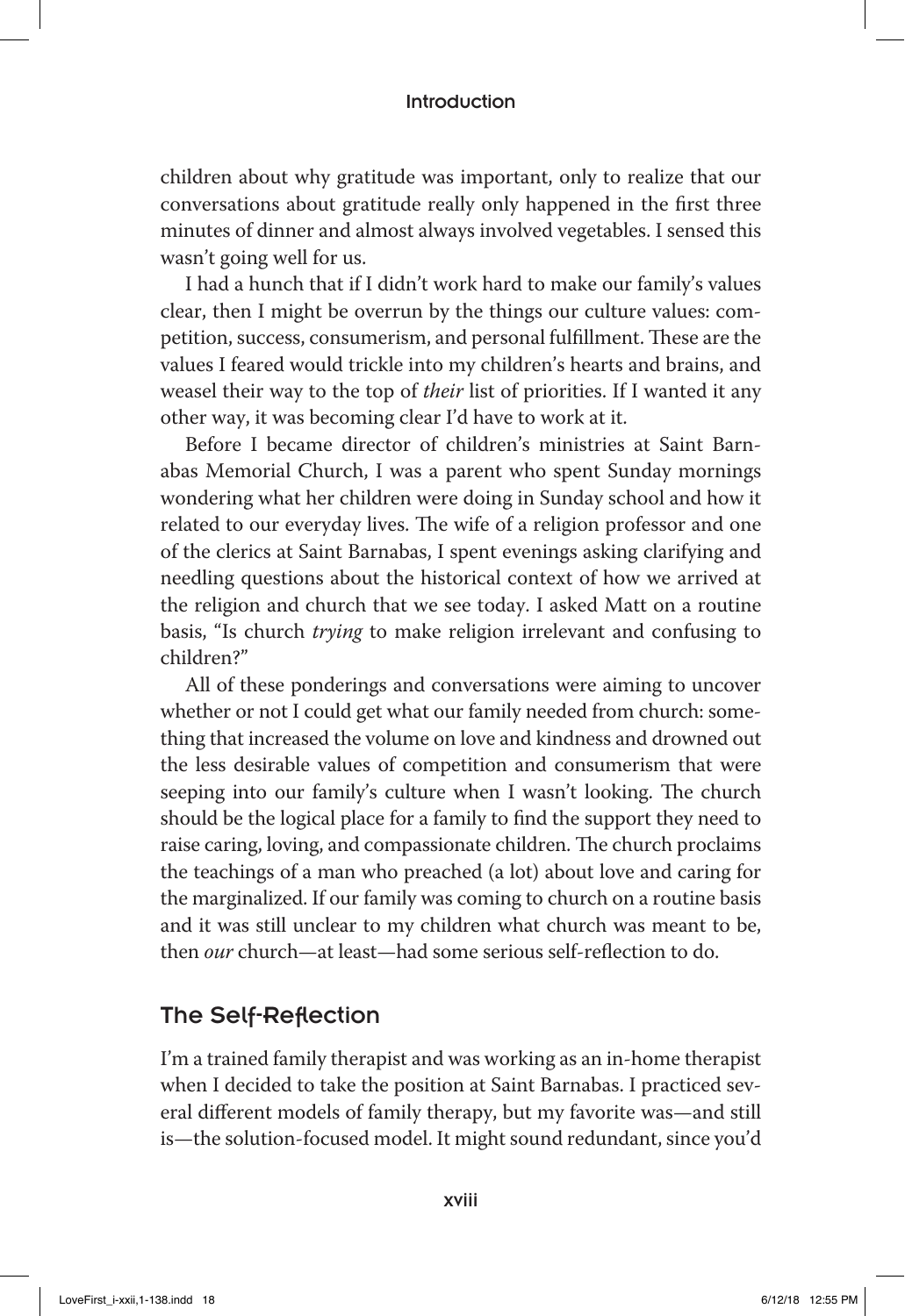assume all forms of therapy would be *focused* on a *solution*. But that's not necessarily the case. This one spends almost no time unearthing the root of the problem, and instead looks ahead toward solutions for arriving at a desired outcome. More importantly though, this model is built on the assumption that every person or family can generate solutions to their own problems; they might just need a little nudge.

That's how I've always felt about our church: *we have everything we need*. Too often churches are searching for the magic pill that's going to reinvigorate their children's program and bring back the families who've stopped coming. The remedy might be a curriculum, a climbing wall, or a bouncy house. If you buy it, they will come. Looking elsewhere for the quick fix can distract you from looking inward within your own congregation for your very own solutions to your very own problems, a solution that binds together the whole community.

Millie, my seven-year-old daughter, has a favorite, though clunky, saying that often rings in my ears, "Be yourself. Do not be your friend." It takes a few seconds to figure out what she means by this. "Be *yourself*. Do not be *your friend*." When Millie writes this on birthday cards, bookmarks, placemats, or the refrigerator, I'm not sure if she knows how desperately most of us need to be reminded of this. Millie's motto easily applies to all forms of envy, including the envy that some churches have for those congregations which appear to have it all. We're all guilty of peeking at what the neighbors have and feeling like we want that same thing, even if we never gave it much thought prior to fifteen seconds ago. Our church was guilty of that, and we briefly contemplated ill-fitting ideas, because duplicating someone else's program seemed a whole lot easier than the process of self-reflection and reinvention. We didn't want to hear that the best solution was not *their* solution, but *our* solution. That seemed like a lot of work and no one knew how to get there. To me, it felt like we didn't have much choice; enthusiasm for our children's ministry was quickly evaporating.

This is the story of our mid-size Episcopal church's struggle to reach today's young families. The process of self-reflection helped us locate the intersection of the needs of children, families, and the church. We took a risk to rethink (completely) how we teach children about God, religion, faith, and the church in a way that is meaningful to children, families, and our faith community today—and in the future. We erased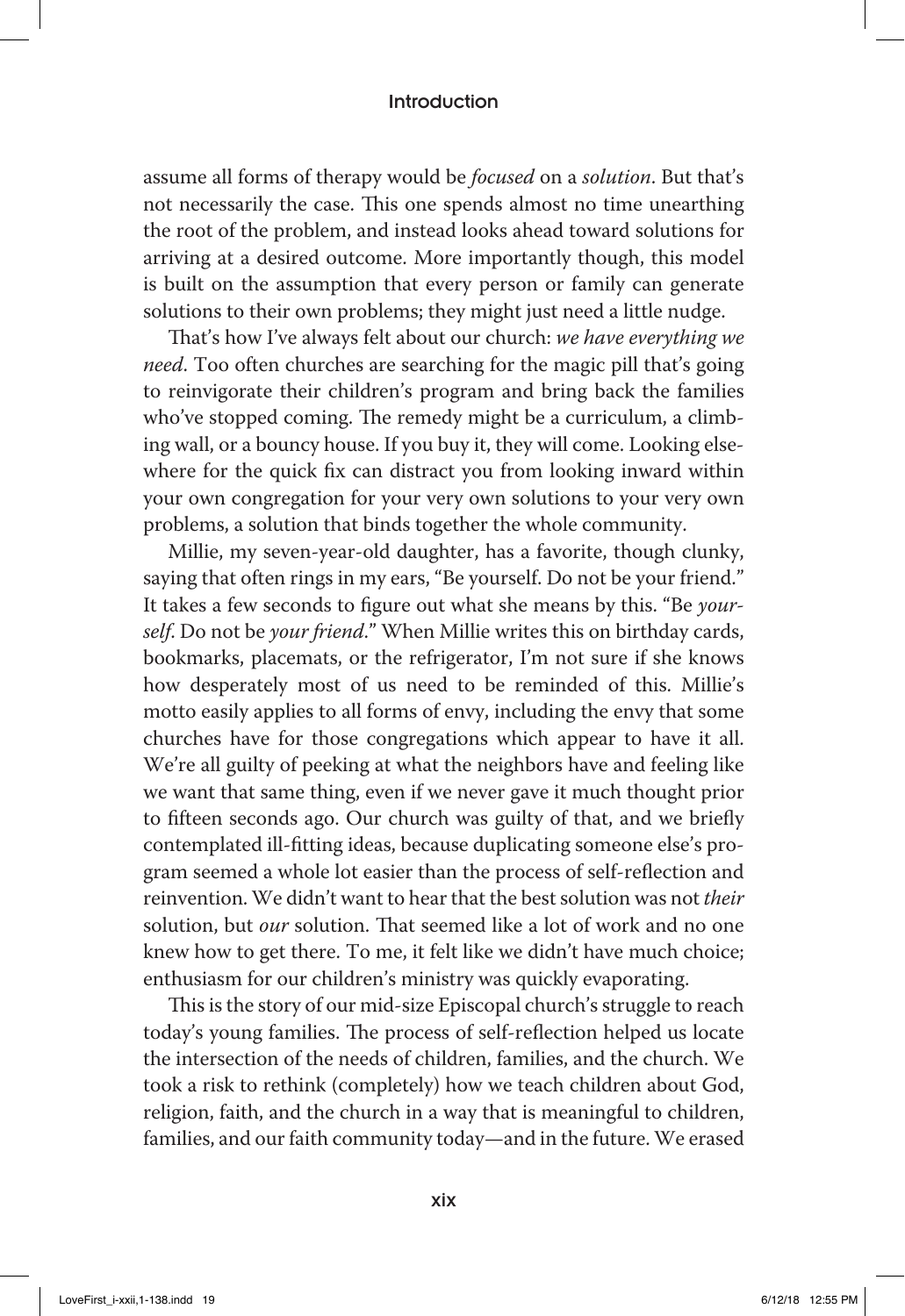our preconceived notions about what we thought we needed, we recycled the old curricula, emptied the rooms, and moved forward with one single commitment: make it all meaningful. What resulted was a program that the whole church was proud of, one that children and parents loved and teachers wanted to teach, and a new way of being that breathed life into our congregation. We finally had what we really needed. And we did it ourselves.

When word spread that our program was growing *and* that there was enthusiasm among children and parents—two highly coveted things in the world of children's ministry—other churches started inquiring. It looked to some like we were sitting on the golden ticket and everyone wanted a copy of it; whatever lesson plans or resources I could hand over would be greatly appreciated. In my first conversation with Church Publishing, I told my (now) editor that I didn't have anything, really, to offer these other churches; this was not something to be circulated in an e-mail. This was, instead, a new model of children's ministry, one that would have to be nurtured and fostered by the whole church community. Churches would have to be *all in* if this were going to work.

This book is for churches who *want* to be all in because you know, too, that your congregation has the gifts it needs to reinvigorate the life of your children's ministry and the life of your church. Or, as they say in the field of family therapy: you believe that your church can generate solutions to its own problems.

Our program assumes that children already experience holiness in their lives; likewise we assume the experience of God is authentic in our community and our families. God is already here. The love is already here. The solution to our problem is here, in our church and in our personal experiences, rather than in techniques that a prepackaged curriculum might deliver.

That might be bad news for someone in search of a quick fix.

The good news, though, is that your community is full of golden tickets, too. Without having been to your church, I know it is rich with wisdom and experience. It is full of people who don't have answers but want to search, who are willing to admit mistakes, who have suffered loss, who love and are loved, and who are prepared to participate in a children's program that promises to give back to the whole congregation.